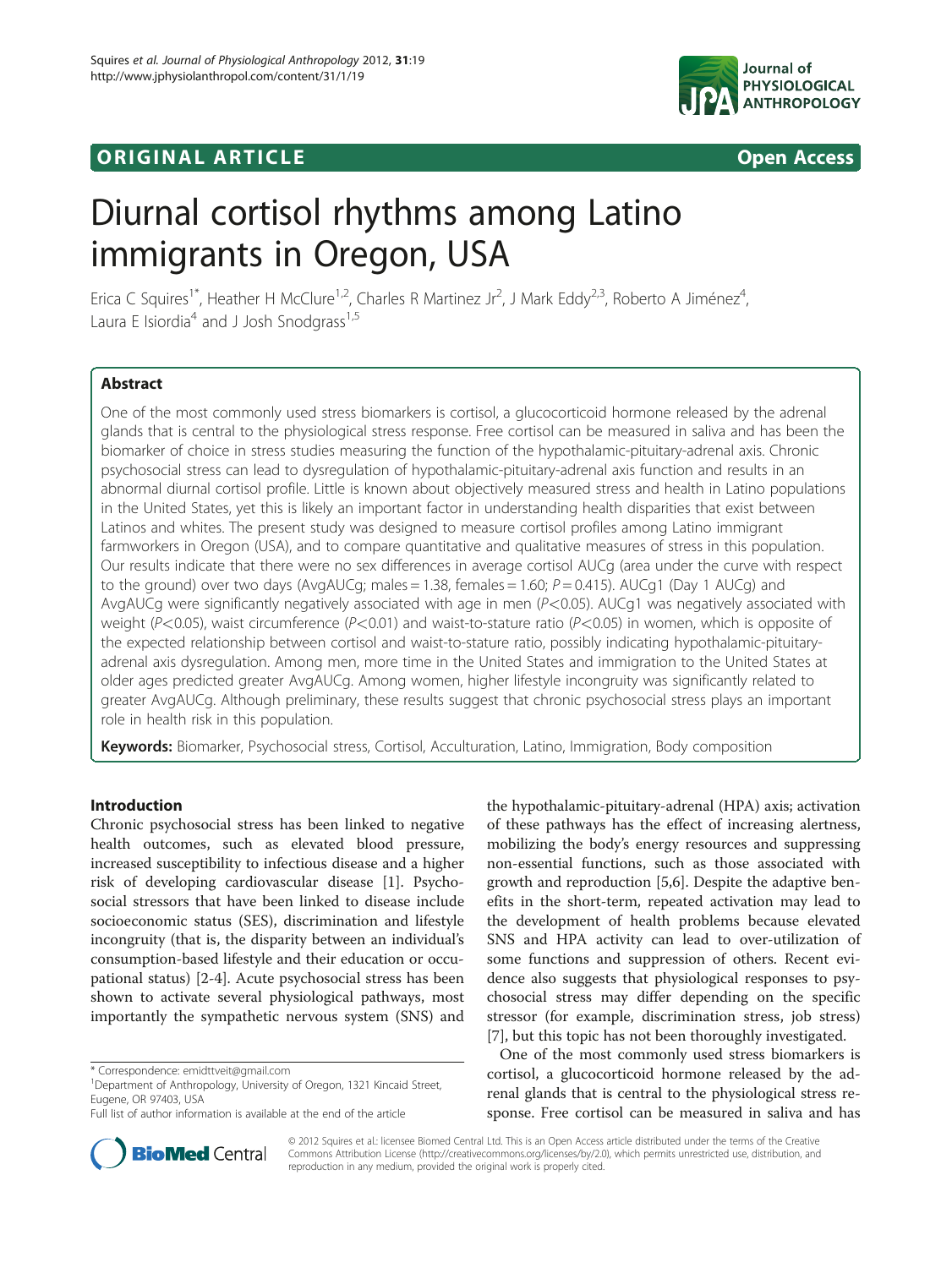been the biomarker of choice in stress studies measuring the function of the HPA axis. Humans generally release cortisol in a tightly-regulated pattern that follows a diurnal rhythm controlled by the HPA axis. In a normal diurnal rhythm, cortisol rises sharply upon awakening, peaks within about 30 minutes of arousal, and slowly falls throughout the day [[8\]](#page-8-0). The spike in cortisol concentration in the morning is referred to as the cortisol awakening response (CAR). While acute physical and psychological stressors can cause fluctuations in this pattern, chronic psychosocial stress can lead to long-term dysregulation of cortisol, including elevation or depression of the CAR [\[9](#page-8-0)]. Long-term cortisol dysregulation is associated with negative health consequences, such as increased visceral adiposity and obesity, increased blood glucose, mood disorders and higher risk of cardiovascular disease [[10,11\]](#page-8-0). Despite the widespread focus on cortisol, there is still debate among researchers about procedures for collecting saliva samples. Today, most protocols involve collection of three or four daily samples over the course of at least two consecutive days in order to account for daily diurnal fluctuations and intraindividual variability, and to allow for measurement of wake-up levels, CAR and total daily cortisol concentration [\[8\]](#page-8-0).

Despite the growing use of biomarkers to measure chronic psychosocial stress in a variety of settings, little is known about links among identified psychosocial stressors, stress buffers (for example, family support), and elevated stress biomarkers among immigrant and minority populations in the United States. Given the role that stress plays in the development and progression of disease [\[12-14](#page-8-0)], and the known health disparities in immigrant and minority populations in the United States compared to the white population [[15](#page-8-0)-[18\]](#page-8-0), biomarkers are a useful tool for measuring health status related to psychosocial stress at population and individual levels. It is unfortunate that relatively few studies have focused on minority and immigrant populations because the incorporation of biomarkers could aid our understanding of factors that contribute to health disparities.

## Latino immigrants and psychosocial stressors in Oregon

Despite the size of the Latino population in the United States (at 15% of the U.S. population; [[19\]](#page-8-0)), behavioral and physical health data remain sparse for this group. This is especially true for the 37% of Latinos in the United States who are foreign born [\[20](#page-8-0)]. In Oregon, where the present study was conducted, Latinos are also the largest ethnic/racial minority group (at 12%; [\[20](#page-8-0)]) although, like 21 other states that are recent sites of rapid immigrant population growth, Oregon has limited experience with large influxes of immigrant newcomers. Existing racial and ethnic health disparities in Oregon

and elsewhere are a testament to the challenges that both newly arrived and established minority groups face in accessing health care and prevention services [\[18](#page-8-0)]. These disparities are partially a result of barriers to and lack of available care, and are also related to profound stressors commonly experienced by immigrant and minority families.

Many immigrant families report experiencing a range of psychosocial stressors related to low SES, limited economic mobility, discrimination, challenges of adapting to life in the United States (acculturation), employment uncertainty, worry about families in countries of origin and concerns about legal status. In states like Oregon, there may be few formal buffers (for example, culturally and linguistically competent services, established immigrant enclaves) against such stressors.

Our investigation of stressors and stress is informed by McEwen's concept of allostatic load or the "price the body pays over long periods of time for adapting to challenges" [[21\]](#page-8-0). This approach distinguishes between "stressors" (the circumstances to which individuals are exposed) and "stress" (the extent to which an individual is challenged to maintain function). The present study pays particular attention to stressors related to acculturation, discrimination, SES, lifestyle incongruity and social support in relation to effects for Latino immigrant adults' stress biomarkers and anthropometric measures, some of which also are recognized health outcomes (for example, measures of central and total body adiposity); key stressors considered in the present research are briefly described below.

Acculturation is a multidimensional construct that describes phenomena resulting from continuous contact between groups of individuals from different cultures, including subsequent changes in the cultural patterns of one or both groups [\[22](#page-8-0)]. Acculturation is multifaceted and includes such factors as linguistic proficiency, language use, nativity and culture-related behavioral preferences, among others. Importantly, acculturation serves as a marker for other psychosocial processes (for example, ethnic identity processes, experiences with structural barriers such as poverty, and difficulty obtaining work authorization) that may link acculturative stressors with biological stress and health outcomes [[23\]](#page-8-0).

Numerous studies have illustrated the ways in which discrimination and stigma - social processes linked to the reproduction of inequality and exclusion - are an intrinsic part of life in the United States and affect minority groups on a daily basis [\[17,24\]](#page-8-0). Discrimination may exert stressful effects directly upon individuals through actual or anticipated discriminatory social interactions, and indirectly through structuring SES and other forms of opportunity [[25](#page-8-0)]. Low SES, in turn, has been associated with chronic activation of the stress-response,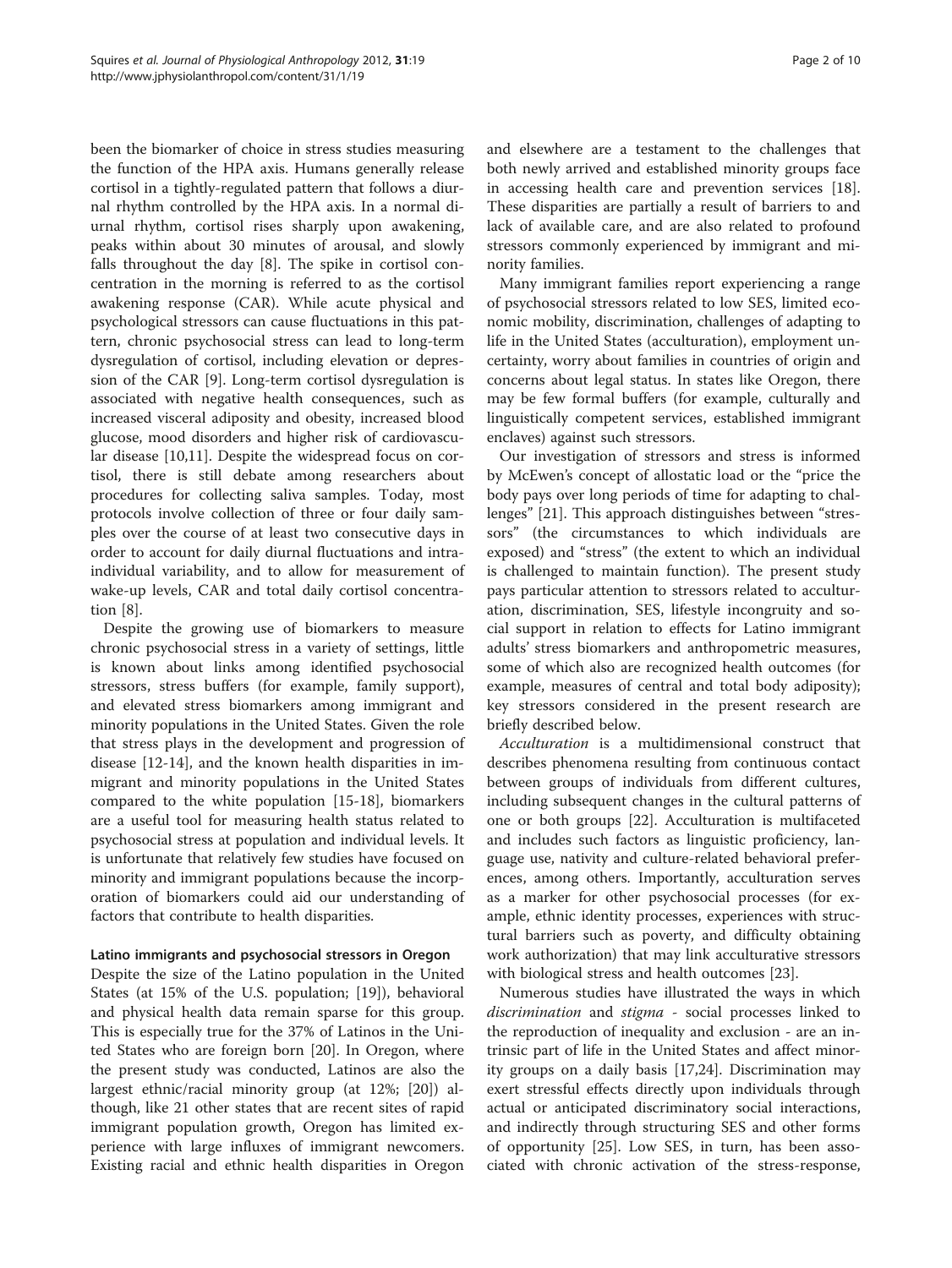greater health risks and poorer health across the lifespan [[26\]](#page-8-0). The negative mental health effects of prejudice and stigma on adults and adolescents are well-documented, with links between perceived discrimination and poor physical health investigated most often among African-Americans, though findings remain mixed [[18\]](#page-8-0). Importantly, evidence indicates that discrimination stress has negative health effects above and beyond that of perceived stress related to unpredictability and lack of control [\[27](#page-8-0)].

Lifestyle incongruity (LI) reflects attempts by individuals to maintain a lifestyle inconsistent with their economic standing [[3](#page-8-0),[28](#page-8-0)]. Originally studied in populations experiencing rapid culture change, a growing body of research has documented stress and negative health effects associated with the displacement of traditional markers of status and prestige by novel ones, such as consumer and luxury goods [[3,28-30\]](#page-8-0). Several studies have identified significant deleterious effects of high LI on blood pressure [\[31](#page-8-0)-[35](#page-8-0)] and immune function [[3,30\]](#page-8-0). The majority of these studies were conducted with populations outside the United States undergoing rapid economic development [[3,30,32,33,35](#page-8-0)]. Few if any studies have been conducted among immigrants in the United States.

Social support has been recognized as an important mediator of stress on health. Research indicates that increases in social affiliation with supportive others can substantially reduce stress and its negative health effects. Extensive research has documented that a dearth of support, in contrast, may lead to chronic activation of the stress response, leading to immunosuppression and greater risk of disease, as well as to an overly active sympathetic nervous system leading to higher blood pressure [[36\]](#page-8-0). Cross-cultural prospective studies confirm that the impact of social isolation on life expectancy appears to be as large as cigarette smoking, hypertension, obesity and lack of physical activity. Social isolation is generally less prevalent in non-Western and non-industrialized societies. Once in the United States, however, immigrants whose social ties have been attenuated through the process of immigration may have smaller social networks than they are accustomed to and experience higher psychosocial stress [\[37](#page-8-0)], though little is presently known about the effects on immigrants' stress and health.

## Hypotheses

The majority of the literature to date on psychosocial stress and cortisol has not been conducted with Latino immigrant populations in the United States. Our hypotheses below extrapolate from existing cortisol literature, as well as draw on the few studies that have been conducted among Latino youth [\[38](#page-8-0)]. Literature on acculturation and health among Mexican immigrants has shown that more time in residence leads in the United States to increased risk of negative health outcomes [[23,39\]](#page-8-0). Our hypotheses also reflect studies [[39\]](#page-8-0) that have relied on other biomeasures (for example, blood pressure, cholesterol, waist circumference (WC), body mass index (BMI), glucose and glycosylated hemoglobin) and used these to hypothesize relationships among Latino immigrants' cortisol, acculturation, and health. Our hypotheses are as follows:

- 1. Dysregulated cortisol (blunted CAR as measured by lowered AUCg) will be significantly correlated with psychosocial stressors (related to discrimination, poverty, SES and/or higher lifestyle incongruity).
- 2. More time in residence and greater English language engagement will significantly and positively correlate with dysregulated cortisol, measured by AUCg.
- 3. As elevated cortisol has been shown to relate to the body composition measures most often implicated in increased cardiovascular disease risk (that is, greater central adiposity; [[40](#page-8-0)]), elevated daily cortisol production (AUCg) among study participants will positively and significantly relate to measures of central fat (WC and waist-stature ratio (WSR)) and overall fat (body mass index; BMI) among both men and women.

## **Methods**

## Study population

As mentioned, Latinos are the largest minority group in Oregon and the population is rapidly increasing [\[19](#page-8-0)]. According to available data, between 85% and 95% of Latinos in Oregon are of Mexican origin [[19,41](#page-8-0)]. Oregon's Latino immigrant population also includes a growing number of indigenous Mexicans [\[42](#page-8-0)]. In the current study, 96% of participants reported being of Mexican origin and  $15\%$  (n = 18) reported being of indigenous ancestry (for example, Mixtec, Zapotec, Purepecha). (See Table [1](#page-3-0) for sociodemographic characteristics of study participants.)

## **Participants**

This community-based participatory research project involved Latino immigrant farmworkers and took place in two phases in the northern Willamette River Valley in Oregon. The first phase was conducted at two study sites: a small rural community (pop. 8,200) and on the outskirts of one of Oregon's medium-sized cities (pop. 149,000). The second phase took place at a third study site within an established Latino ethnic enclave (pop. 22,000). In total, 119 adult volunteers participated in the study (43 men and 76 women). To be eligible, participants had to be 18 years of age or older and, if female,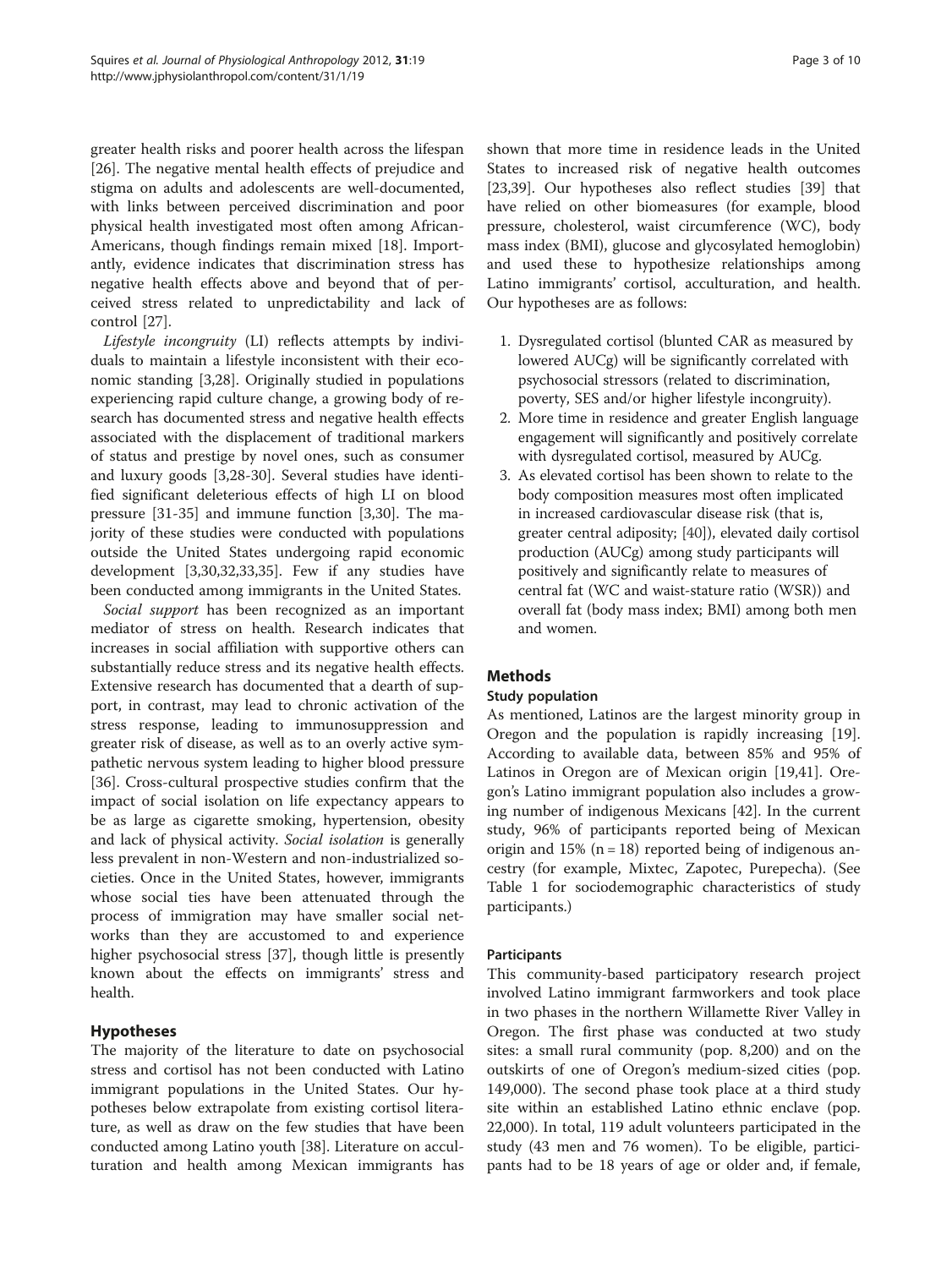<span id="page-3-0"></span>Table 1 Descriptive statistics for anthropometric, health and lifestyle data among participants<sup>a</sup>

| Characteristic                                | Males $(n = 23)$    | Females $(n = 38)$ |
|-----------------------------------------------|---------------------|--------------------|
| Age (years)                                   | 37.17 (12.8)        | 33.84 (10.5)       |
| Time in residence (years)                     | $12.48(10.1)$ **    | 6.97(5.5)          |
| Age at arrival in U.S. (years)                | 23.77 (10.6)        | 25.38 (12.7)       |
| Height (cm)                                   | $164.67(6.5)$ ***   | 155.95 (7.4)       |
| Weight (kg)                                   | 77.96 (15.0)*       | 70.3 (13.3)        |
| BMI ( $kg/m2$ )                               | 28.65 (4.5)         | 28.99 (5.5)        |
| Waist circumference (WC; cm)                  | 95.28 (13.8)        | 89.58 (14.0)       |
| Waist-to-stature ratio (WSR)                  | 0.58(0.08)          | 0.58(0.10)         |
| Glucose (mg/dL)                               | 76.61 (9.5)         | 80.55 (14.2)       |
| Total cholesterol (mg/dL)                     | 133.61 (18.9)       | 144.54 (25.8)      |
| Systolic blood pressure (mm Hq) <sup>a</sup>  | 115.91 (12.1)       | 110.23 (17.4)      |
| Diastolic blood pressure (mm Hq) <sup>d</sup> | 72.71 (8.7)         | 72.57 (9.8)        |
| Cortisol AUCq1                                | $1.39(1.36)^b$      | 1.71(1.3)          |
| Cortisol AUCq2                                | $1.36(0.99)^b$      | 1.48(1.4)          |
| Cortisol AUCq average                         | $1.38$ $(0.80)^{b}$ | 1.60(1.1)          |

<sup>a</sup>All values presented as mean (SD) unless otherwise noted.

<sup>b</sup>Mean (SD) only includes subset of cases where cortisol samples were provided.

Differences between males and females are statistically significant at:  $* P < 0.05$ ; \*\*  $P < 0.01$ ; \*\*\*  $P < 0.001$ .

not pregnant. The study involved collaboration with a well-respected local farmworker housing organization.

## Recruitment and assessment

The study sample was drawn from a non-probability design and recruitment was conducted through trusted social networks, and by recruiters who are the staff of our partner organization and share characteristics of the target study population [\[43](#page-8-0)-[45\]](#page-8-0). On a single day, residents participated in a health assessment and responded to a 20-minute interview. Senior staff from the Oregon Social Learning Center (OSLC) Latino Research Team (LRT) and the farmworker organization collaborated on the design of the interview. Due to its brevity, specific questions were drawn from a larger assessment battery that had been extensively developed by the LRT for use with the Latino population in Oregon [[46](#page-8-0)]. A focus group composed of Latino immigrant farmworkers reviewed the questionnaire, and changes were made per focus group findings.

The Institutional Review Boards at OSLC and the University of Oregon approved all research protocols and all participants provided written consent prior to the assessment. All respondents were assessed in Spanish.

The health exam involved measures of blood pressure, height, weight and WC. Blood pressure was measured using an Omron HEM-422 CRLC manual inflation oscillometric blood pressure monitor (Vernon Hills, IL, USA) using established procedures. Blood pressure was

measured two times per participant. Stature, weight and WC were measured using standard procedures [\[47](#page-8-0)]. BMI was calculated as mass divided by height in meters squared  $(kg/m^2)$  and WSR was calculated from waist circumference and height. Staff used a disposable lancet to prick the participant's finger to collect a drop of blood for the immediate measurement of fasting glucose and total cholesterol (all participants had fasted  $> 8$  h). Each participant met with a health educator to review their health values. Participants with measures indicating need for follow-up were referred to partnering public health agencies.

Assessors then provided a one-on-one saliva collection demonstration. Participants were instructed in the steps to collect their own saliva samples by passive drool in 1.7 mL Eppendorf tubes. Participants collected samples three times per day over two consecutive days, with collections immediately upon awakening, 30 minutes after waking, and in the evening prior to going to sleep. Participants were instructed to record exact collection times, and were requested not to eat, smoke, drink or engage in physically-exhausting activity within 30 minutes of sample collection, as these activities can influence cortisol concentration [[8\]](#page-8-0). This sampling protocol has been shown to adequately capture the cortisol awakening response [[48](#page-8-0)]. The participant response rate was 75%.

Project staff made reminder calls to participants the evening before and the day of each saliva collection. After collection, all samples were stored in participants' home refrigerators for no more than one week until transported to the University of Oregon, where samples were stored in a −30°C freezer until analyzed. Preservativefree salivary cortisol has been shown to be stable at room temperature for up to four weeks [[40](#page-8-0)]. All cortisol samples were analyzed with a salivary cortisol ELISA kit (Salimetrics, State College, PA, USA) in the Snodgrass Laboratory at the University of Oregon.

The interview contained self-report sociodemographic, social support, perceived discrimination and acculturation items. Discrimination Stress was measured through a single item asking whether respondents had been treated as if inferior in the last three months and, if so, the degree of stress they experienced in relation to the event (s)  $(1 = no \text{ stress to } 5 = \text{extreme stress})$ . Family Support was evaluated through a single item asking whether they can count on family if there are problems  $(1 = \text{completely})$ agree to  $5 =$  completely disagree). SES was computed through a z-scored variable combining household income and education; occupation was excluded as there was little variance among the farm worker sample. A factor score reflecting English Language Engagement combined items regarding the extent to which participants speak, read and write English and engage in English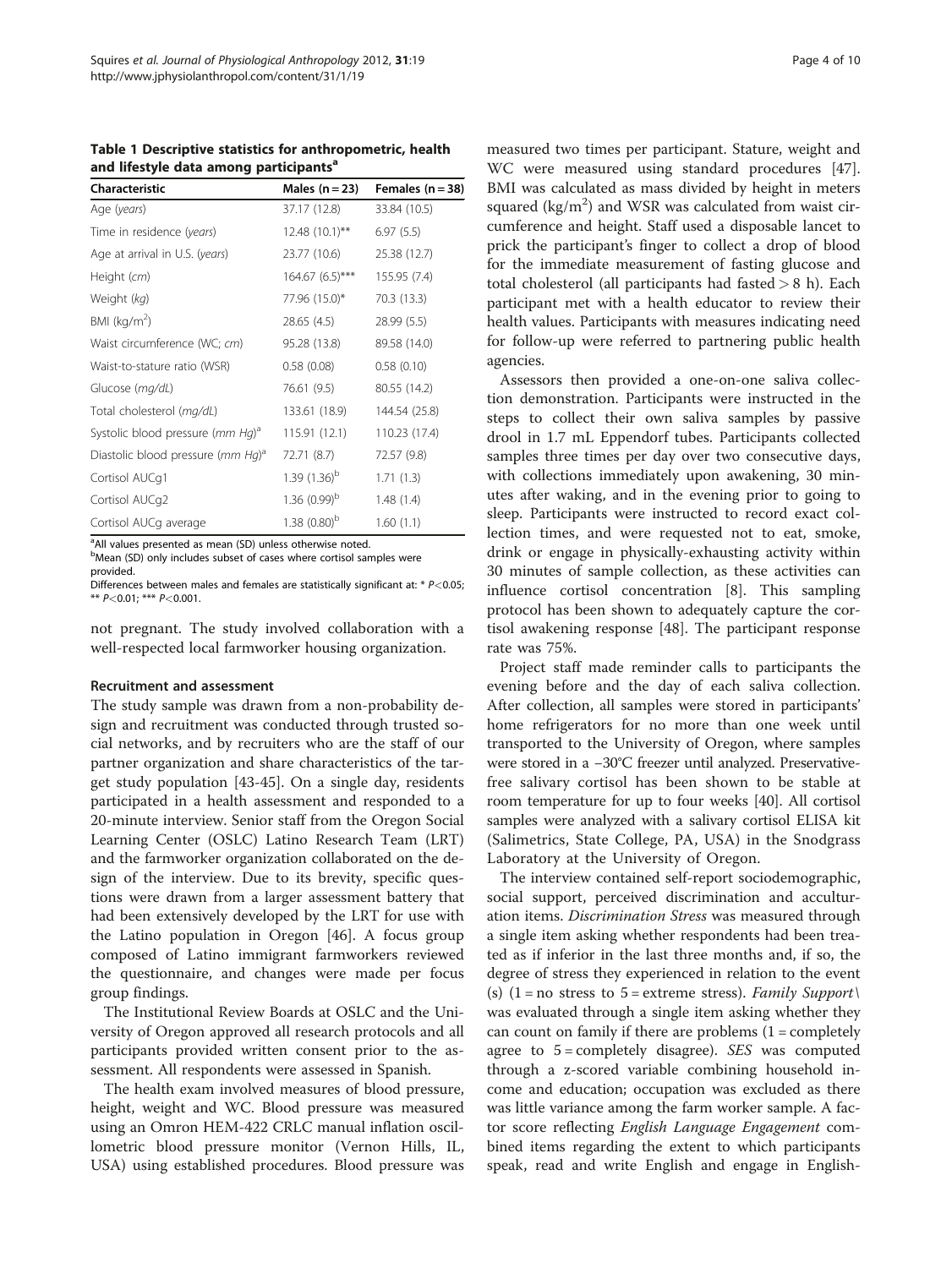language activities  $(1 = not at all to 5 = very well/a lot)$ . Time in Residence in the United States (TR) and Age upon Arrival in the United States were computed from self-reported years and months. Participants who remit or send money to home countries were asked whether *Remitting Money* caused them *stress*  $(1 = never to 5 = al$ ways). Finally, a measure of *lifestyle incongruity* was derived from participants' responses to two sets of questions: 1) participant self-rated importance  $(1 = not$  important to 3 = very important) of owning/having each of 18 material objects (for example, stereo, car, driver's license) to living a good life in the United States; and 2) how many of each item they possessed. A final variable was computed reflecting the difference between the two measures. Though previous researchers included an evaluation of economic standing in their LI analyses, research with recent Latino immigrants in the United States has identified that financial strain related to an inability to meet one's own aspirations correlates more strongly with stress and negative outcomes than do measures of SES [[49\]](#page-8-0). For this reason, we slightly adapted the LI variable to better assess the "fit" between an individual's perception and realization of material success in the United States, a central component of the "American Dream" often ascribed to by newly arrived immigrants in the United States [[50](#page-8-0)].

#### Statistical analyses

This study investigated relationships between psychosocial stressors (for example, perceived discrimination) and salivary cortisol area under the curve with respect to the ground (AUCg). Saliva samples were available from a participant sub-sample composed of 61 adult (18 to 69 years of age) participants (23 male and 38 female), and analyses focused on 58 Latino immigrants (22 men and 36 women), after excluding three U.S.-born participants. For cortisol, one outlier individual cortisol sample concentration (that is,  $>2.5$  SD) was replaced with a less extreme cortisol value (that is, next highest cortisol value in the sample) to normalize the distribution. As age, WC and other body composition measures can covary with cortisol, Pearson's correlations were run with each cortisol sample concentration with respect to recorded body composition values. The data were analyzed separately by sex.

AUCg was measured following the procedure of [\[51](#page-8-0)]):

AUCg = 
$$
((m_1 + m_2) \times t_1)/2)
$$
  
 +  $((m_2 + m_3) \times t_2)/2)$ 

where  $m =$  measured cortisol concentration and  $t =$  time between samples

AUCg variables were calculated for Day 1 (AUCg1) and Day 2 (AUCg2) and an average for the two days,

and then run as Pearson's correlations in the same manner as individual samples. After determining that WC was the strongest confounder for women and age for men, Pearson's partial correlations were used for determining relationships between AUCg variables and independent variables. AUCg has been shown to be an accurate measure of the entire day's free cortisol levels [[51\]](#page-8-0). Data were analyzed using SPSS version 17.0 (IBM Corporation, Armonk, NY, USA).

## Results

Descriptive statistics for anthropometric, cortisol and sociodemographic data for men and women are presented in Table [1.](#page-3-0) Mean AvgAUCg levels for men were 1.38 mg/L and women's mean AvgAUCg values were 1.60 mg/L. Intra-individual variability was low, with Day 1 and two samples highly correlated  $(P<0.01)$ . Days 1 and 2 AUCg measures were highly positively correlated for men  $(P<0.01)$  and showed a trend for women  $(P = 0.075)$  (Tables [2](#page-5-0) and [3](#page-5-0)). Men's and women's mean cortisol AUCg concentrations showed a trend for differences  $(P = 0.089)$ , women's being slightly higher. The study population did not exhibit values out of the normal range for adults of comparable age in the United States based on manufacturer assay kit information (Salimetrics, State College, PA, USA). Cortisol AUCg concentrations from both days were unrelated to smoking, drinking alcohol or oral contraceptive use.

For women, several anthropometric measures were significantly associated with AUCg1 (Table [2](#page-5-0)). AUCg1 was negatively correlated with both WC  $(P<0.01)$  and WSR (P<0.05). AUCg1 was also negatively correlated with weight  $(P<0.05)$  and BMI  $(P<0.05)$ . In subsequent analyses, for females, WC was controlled for as it was the strongest confounder.

For men, age, but not anthropometric variables, was significantly (and negatively) associated with AUCg1 and AvgAUCg (Table [3](#page-5-0)). Age was controlled for in further analyses with independent variables.

Time spent in the United States was a positive predictor of AUCg1  $(P<0.01)$  (Figure [1\)](#page-6-0) in men only, independent of age at sample. Men who immigrated at a younger age, regardless of how long they had lived in the United States, had lower  $\text{AUCg1}$  ( $P<0.05$ ).

## **Discussion**

Results provided mixed support for our hypotheses. Interestingly, cortisol AUCg data did not correlate with body composition measures as expected. Several studies have shown that increased cortisol concentrations are correlated with increased visceral adiposity, overweight and obesity [\[52](#page-8-0)]. In the present study, however, AUCg was highly negatively correlated with WC in women, as well as WSR, BMI and weight. Actually, this is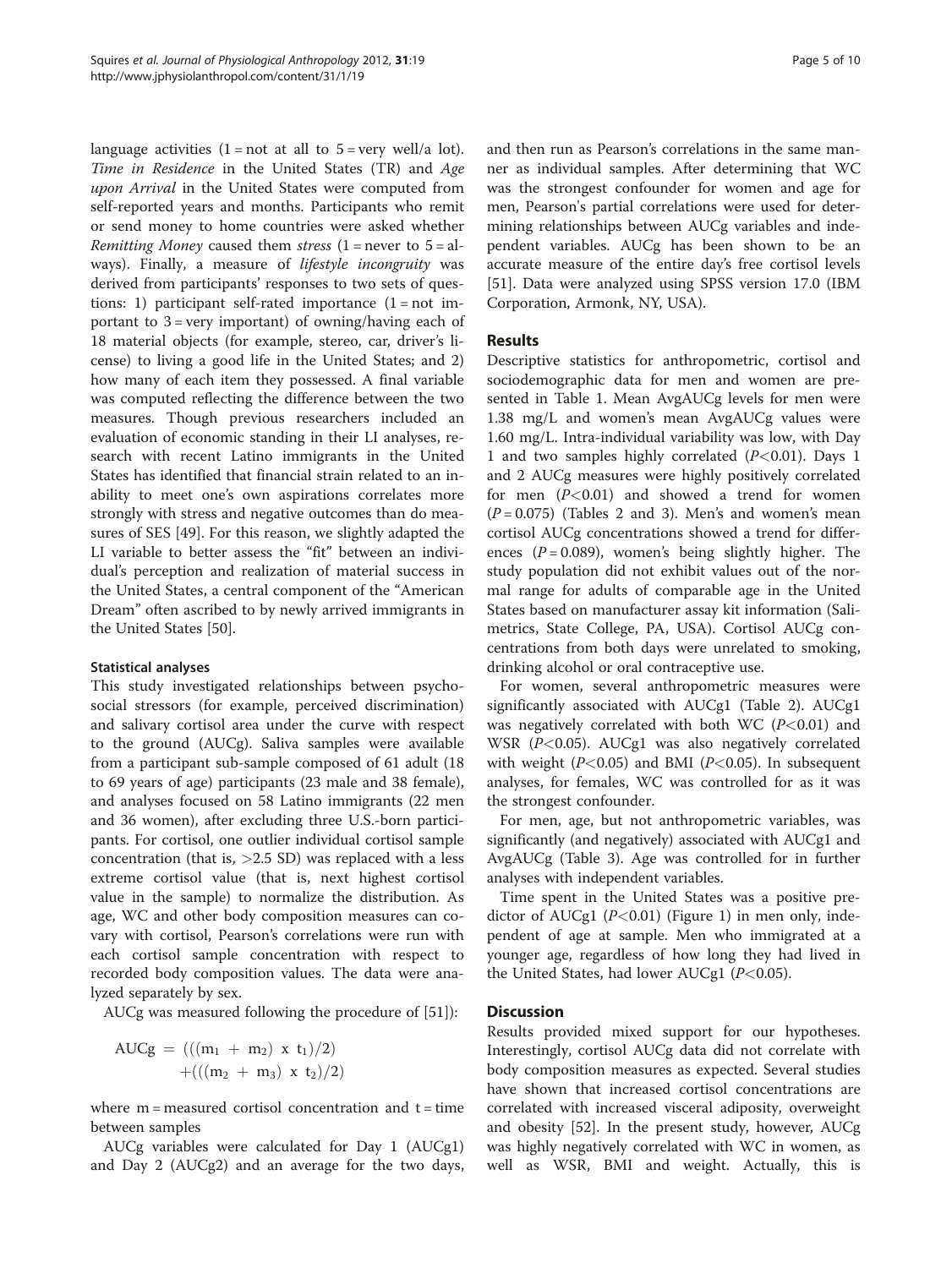|                | AUCq1 | AUCg <sub>2</sub> | AvgAUCg    | Height<br>cm | Weight<br>kg          | WC<br>cm   | <b>BMI</b><br>$kq/m^2$ | <b>WSR</b>  | <b>TR</b><br>years | Age<br>years | Ц        |
|----------------|-------|-------------------|------------|--------------|-----------------------|------------|------------------------|-------------|--------------------|--------------|----------|
| AUCq1          |       | 0.292             | $0.861***$ | 0.090        | $-0.374$ <sup>*</sup> | $-0.442**$ | $-0.406*$              | $-0.410*$   | $-0.049$           | $-0.038$     | 0.322    |
| AUCg2          |       |                   | $0.825***$ | $-0.192$     | $-0.10$               | $-0.083$   | 0.007                  | $-0.018$    | 0.109              | 0.118        | $0.409*$ |
| AvgAUCg        |       |                   |            | $-0.072$     | $-0.288$              | $-0.315*$  | $-0.236$               | $-0.254$    | 0.043              | 0.055        | $0.473*$ |
| Height (cm)    |       |                   |            |              | 0.186                 | $-0.298$   | $-0.286$               | $-0.533***$ | 0.054              | $-0.219$     | $-0.369$ |
| Weight (kg)    |       |                   |            |              |                       | $0.774***$ | $0.885***$             | $0.628***$  | 0.313              | 0.265        | $-0.013$ |
| $WC$ ( $cm$ )  |       |                   |            |              |                       |            | $0.898***$             | $0.965***$  | 0.193              | $0.510***$   | $-0.034$ |
| BMI $(kq/m^2)$ |       |                   |            |              |                       |            |                        | $0.868***$  | 0.181              | $0.364*$     | 0.180    |
| <b>WSR</b>     |       |                   |            |              |                       |            |                        |             | 0.145              | $0.513***$   | 0.106    |
| TR (years)     |       |                   |            |              |                       |            |                        |             |                    | 0.181        | 0.252    |
| Age (years)    |       |                   |            |              |                       |            |                        |             |                    |              | 0.075    |
| П              |       |                   |            |              |                       |            |                        |             |                    |              |          |

<span id="page-5-0"></span>Table 2 Correlation matrix for anthropometric and lifestyle variables for females<sup>a,b</sup>

a<br>Abbreviations: BMI, body mass index; LI, lifestyle incongruity; TR, time in residence; WC, waist circumference; WSR, waist-to-stature ratio <sup>b</sup>Correlations are<br>statistically significant at: "P<0.05; ""P<0.01; ""P<0.001 statistically significant at:  $\sqrt[*]{P}$  < 0.05;  $\sqrt[**]{P}$  < 0.01;  $\sqrt[**]{P}$  < 0.001.

unsurprising, given previous evidence that dysregulation in HPA function leads to increasing visceral adiposity [\[1](#page-7-0)]. Most studies of HPA dysregulation have focused on elevated cortisol levels, yet cortisol dysregulation can take many forms, including low overall daily cortisol concentrations. However, our findings showed that men had no significant associations between cortisol measures and body composition. It is possible that nutrition and exercise variables that were not measured in the current study account for the lack of significant relationships among men between body composition measures and cortisol, and for women's higher WC and BMI. There may also be other mediators (such as social support) that influence relationships among stress, cortisol and body composition measures that were not captured in the present study.

The finding that men who have been in the United States the longest have the most blunted cortisol curves is striking because it supports other studies showing that more time in residence is linked with negative health outcomes, such as higher depression and substance abuse [\[53](#page-8-0)[,54\]](#page-9-0), as well as high blood pressure, and higher cholesterol as a result of increased allostatic load over time [\[39\]](#page-8-0). It is important to note that the amount of time in residence was independent of the age at arrival in this population, meaning that older men have not necessarily been in the United States the longest and younger men did not necessarily arrive more recently. Arriving at an older age or spending more time in the United States may result in men being more susceptible and exposed to acculturative stressors. It is also possible that older men are also dealing with additional stress

Table 3 Correlation matrix for anthropometric and lifestyle variables for males<sup>a,b</sup>

|                | AUC <sub>q1</sub> | AUC <sub>g2</sub> | AvgAUCg    | Height<br>cm | Weight<br>kg | WC<br>сm   | BMI<br>kg/m <sup>2</sup> | <b>WSR</b> | TR<br>years | Age<br>years | Ц        |
|----------------|-------------------|-------------------|------------|--------------|--------------|------------|--------------------------|------------|-------------|--------------|----------|
| AUCq1          |                   | $0.571**$         | $0.861***$ | .182         | $-0.018$     | $-0.167$   | $-0.109$                 | $-0.237$   | 0.237       | $-0.440*$    | 0.063    |
| AUCg2          |                   |                   | $0.909***$ | $-0.033$     | $-0.195$     | $-0.134$   | $-0.237$                 | $-0.145$   | $-0.018$    | $-0.343$     | $-0.272$ |
| AvgAUCq        |                   |                   |            | 0.071        | $-0.130$     | $-0.168$   | $-0.202$                 | $-0.210$   | 0.110       | $-0.436*$    | $-0.139$ |
| Height (cm)    |                   |                   |            |              | $0.559**$    | $0.431*$   | 0.1270                   | 0.145      | $-0.323$    | $-0.329$     | 0.062    |
| Weight (kg)    |                   |                   |            |              |              | $0.870***$ | $0.888***$               | $0.767***$ | 0.073       | 0.121        | $-0.012$ |
| $WC$ ( $cm$ )  |                   |                   |            |              |              |            | $0.813***$               | $0.954***$ | 0.246       | 0.147        | $-0.047$ |
| BMI $(kq/m^2)$ |                   |                   |            |              |              |            |                          | $0.849***$ | 0.350       | 0.283        | $-0.061$ |
| <b>WSR</b>     |                   |                   |            |              |              |            |                          |            | 0.279       | 0.387        | $-0.078$ |
| TR (years)     |                   |                   |            |              |              |            |                          |            |             | 0.394        | 0.321    |
| Age (years)    |                   |                   |            |              |              |            |                          |            |             |              | $0.521*$ |
| $\Box$         |                   |                   |            |              |              |            |                          |            |             |              |          |

a<br>Abbreviations: BMI, body mass index; LI, lifestyle incongruity; TR, time in residence; WC, waist circumference; WSR, waist-to-stature ratio;<br>PCorrelations are statistically significant at \*P/0.05; \*\*P/0.01; \*\*\*P/0.001 Correlations are statistically significant at:  $\binom{P}{0.05}$ ;  $\binom{N}{P}{0.01}$ ;  $\binom{N}{1}$  <0.001.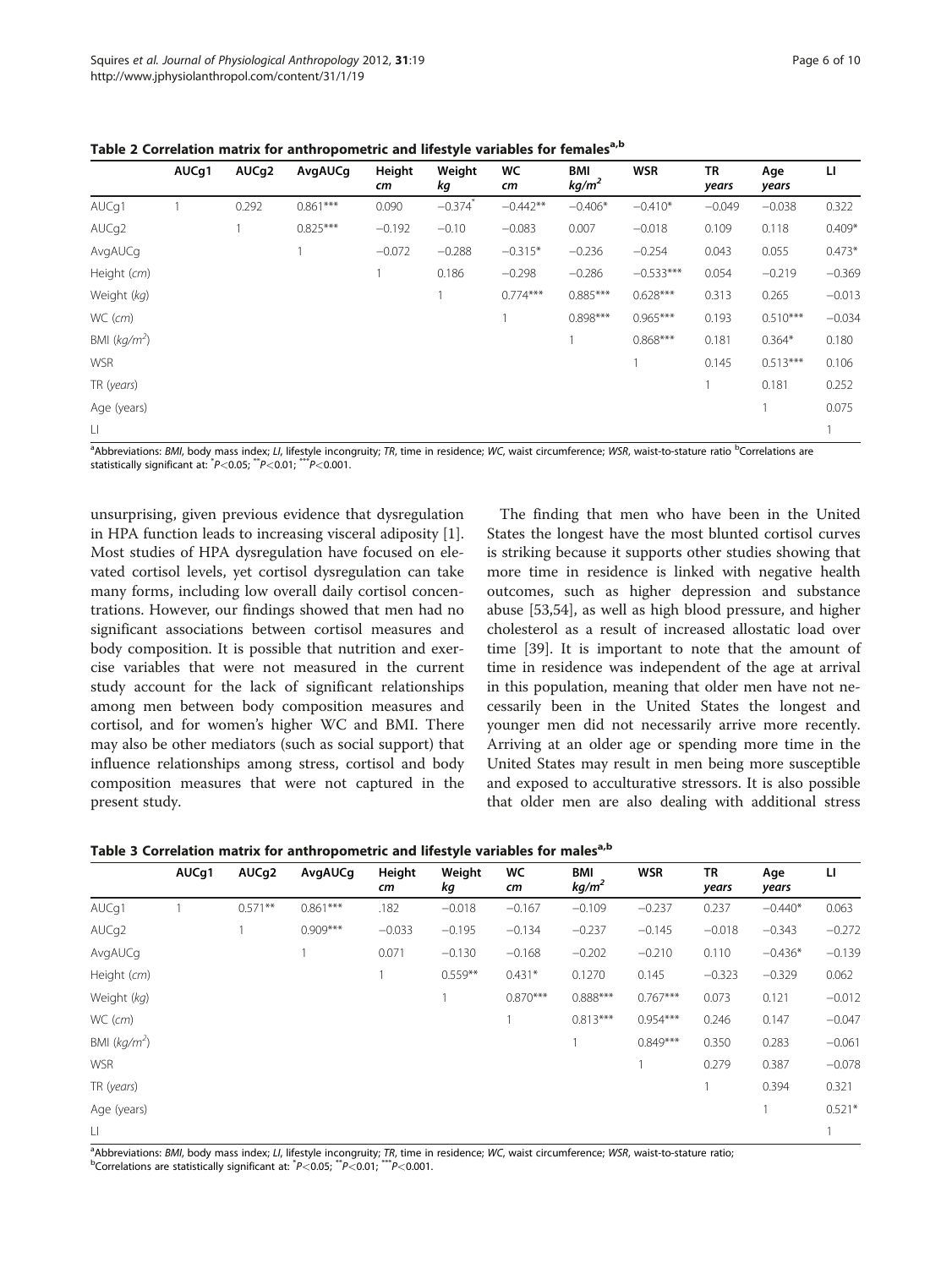involved with trying to earn enough to bring the rest of their families with them, since men tend to be the first members of families to immigrate to the United States, and it is likely that older men have larger families at the time of immigration.

The bulk of research shows that arrival in the United States at older ages is protective against poor outcomes often associated with greater acculturation to life in the United States (for example, greater risk of substance use, unsafe sexual behavior, depression; [[55\]](#page-9-0)). However, this study raises the possibility that arrival at an older age carries with it unique vulnerabilities. It is possible that there is a developmental window during which time an individual's biological response to stress is relatively plastic but becomes less so with age [\[56](#page-9-0)]. For younger men with more plasticity in their stress response, they may be more able to adapt to a life-changing event, such as immigration and subsequent settlement, without inducing a dysregulated cortisol pattern. This finding also may be unique to contexts such as exist in Oregon, which has few established Latino immigrant communities and institutional supports for the successful integration of newly arrived Latino immigrants, such as exist in states like California, Texas and Florida [[57\]](#page-9-0). In this context, the presence of greater environmental stressors (for example, discrimination, language barriers, [[45\]](#page-8-0)) may exact an even greater toll on older immigrants whose age in home countries or established immigrant enclaves in the U.S., might otherwise confer authority or social status.

It is noteworthy that women who reported the greatest disparities between items they owned versus items they believed important to living a good life in the United States were shown to have a lower AUCg. Previous research with a Latino population showed that chronic psychosocial stress led to diminished CAR [\[58,59](#page-9-0)], and it may be that stress related to LI contributed to a blunted cortisol response. In the present study it is unclear why this pattern was identified among woman and not men, though a potential explanation may be found in other studies identifying links between high LI and elevated blood pressure related to women's low expression of "negative" emotions, including anger suppression [\[32](#page-8-0)[,60\]](#page-9-0). Future studies are needed to determine if women's chronic psychosocial stress related to anger suppression (or other forms of emotional expression) in the face of high lifestyle incongruity may account for women's blunted cortisol as well as for elevated blood pressure [[61,62](#page-9-0)].

Findings from the current study raise important questions about the gendered nature of stress pathways, and add to a small but growing literature on psychosocial stressors and physiological responsiveness among Latino immigrants. Our work to date indicates several distinct pathways for Latino immigrant women and men, with discrimination stress predicting elevations in Epstein-Barr virus antibodies (an immunological measure) and systolic blood pressure among men [[63\]](#page-9-0) and relating to increased glucose and BMI among women [[64](#page-9-0)]. Findings

<span id="page-6-0"></span>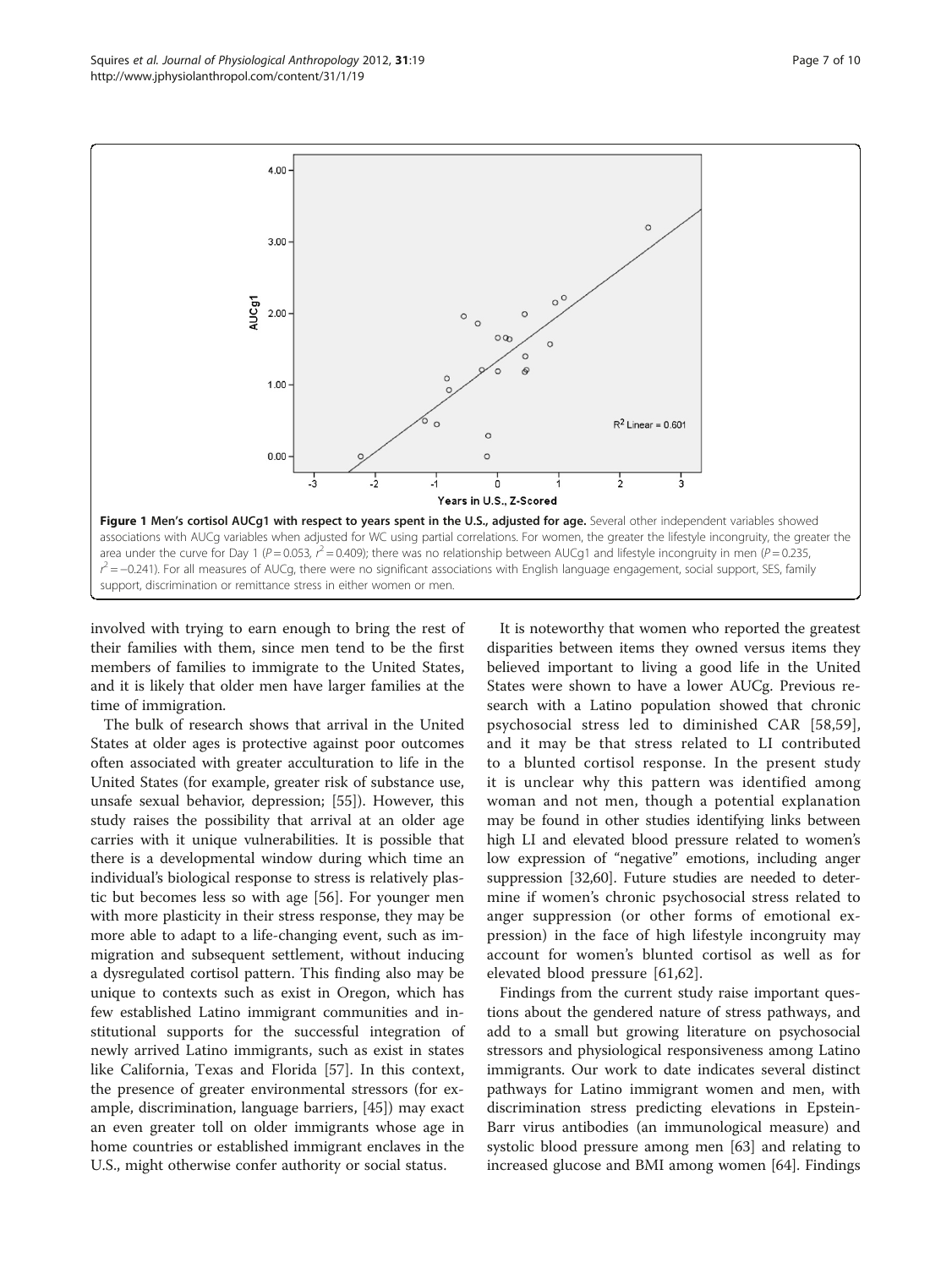<span id="page-7-0"></span>in relation to C-reactive protein (a measure of inflammation) show that greater hours of reported daily TV viewing significantly predicted elevated CRP levels (after controlling for WSR) among men but not women [\[65](#page-9-0)]. Several potential explanations exist for these gender differences. It may be that women have different outlets for stress responses than men, such as depression or changes in eating behavior [[27\]](#page-8-0), or that women's biology moderates stress responses differently than men's (an idea suggested by several studies; [[14,](#page-8-0)[66\]](#page-9-0)). Clearly, much remains to be explored in relation to environmental stressors related to discrimination and acculturative processes, Latino women and men's health measures, and potential mediators, such as depression, anger suppression, or nutrition and activity levels.

One interesting finding was that certain measures were significantly related to only one day's area under the curve or the average, but not all, which is particularly interesting given that all days' cortisol measures were significantly correlated to one another. A possible explanation for this lies in a dissection of the day's cortisol output. The CAR is a very tightly regulated process, dictated strongly by genetics. It is very difficult to change the CAR absent chronic stressors and/or depression. In our study, the CAR was captured by the first morning and 30-minute post wakeup measures. Evening cortisol levels are more easily affected by day-to-day stressors, and thus most likely to differ on a daily basis [\[67](#page-9-0)]. Given that cortisol concentrations are at their lowest in the evenings, day-to-day evening changes that are small in magnitude were not enough to cause large enough overall changes in AUC between days, but were enough to change how daily cortisol AUC values related individually to other variables and might explain why some variables were associated with one day of AUC, but not another even when AUC day one and two are highly correlated.

This study has several important limitations. First, the sample size is small and non-representative, which limits the generalizability of the findings. Second, the current study collected three saliva samples over two consecutive days, but may have benefitted from additional samples over more days. Third, the assessment instrument for the current study was collaboratively designed with community partners with the goal of brevity and minimal participant burden. However, as a result, current analyses relied on a single item for several measures (for example, for family support, discrimination), which, in some instances, may have consequences for results. In addition, because of the length of the assessment, key variables of interest, such as food frequency, exercise, negative mood states (for example, depression, anger) and sleep, were not appraised. Future studies of links among cortisol, psychosocial stress and health among Latino immigrants would do well to more fully assess these factors.

Although preliminary, results from the present study suggest that chronic psychosocial stress plays an important role in structuring health risk among Latino immigrants in Oregon. However, further studies are required to determine the long-term health consequences of dysregulated cortisol rhythms in this population. Ultimately, this research is intended to contribute to knowledge about pathways linking stress to poor health outcomes. Our focus on an immigrant Latino sample is designed to give us insights into unique areas of vulnerability and resilience in Latino women and men in regards to stress. Through identifying patterns that may be specific to subgroups, such as Latino immigrants, we can inform public health practice and policy to better protect against potential stress-related negative health outcomes, though much work remains to better identify those links.

#### Abbreviations

AUC: Area under the curve; AUCg: Area under the curve with respect to the ground; AUCg1: AUCg day 1; AUCg2: AUCg day 2; AvgAUC: Average of day 1 and 2 AUCg; BMI: Body mass index; CAR: Cortisol awakening response; ELISA: Enzyme-linked immunosorbent assay; HPA: Hypothalamic-pituitaryadrenal; LI: Lifestyle incongruity; LRT: Latino Research Team; OSLC: Oregon Social Learning Center; SES: Socioeconomic status; SNS: Sympathetic nervous system; TR: Time in residence; WC: Waist circumference; WSR: Waist-stature ratio.

#### Competing interests

The authors declare that they have no competing interests.

#### Authors' contributions

ECS, HHM, RAJ, and JJS were responsible for study concept and design. HHM, CRM, JME, and JJS obtained funding. ECS, HHM, LEI, and JJS acquired data. ECS performed laboratory analyses, and ECS and HHM performed statistical analyses. ECS, HHM, CRM, JME, and JJS were involved with interpretation of data. ECS, HHM, and JJS drafted the manuscript. CRM, JME, and RAJ provided critical revisions to the manuscript for intellectual content. Administrative supervision was provided by CRM, RAJ, and JJS. All authors read and approved the final manuscript.

#### Acknowledgments

We thank the participants in this study, as well as the Farmworker Housing Development Corporation for their support of the project. Financial support was provided by the National Institutes on Drug Abuse, National Institutes of Health NIH NIDA (R01 DA017937 and R01 DA01965), and the University of Oregon. None of the authors has a conflict of interest in relation to this study.

#### Author details

<sup>1</sup>Department of Anthropology, University of Oregon, 1321 Kincaid Street, Eugene, OR 97403, USA. <sup>2</sup> Latino Research Team, Oregon Social Learning Center, Eugene, OR, USA. <sup>3</sup>Partners for Our Children, University of Washington, Seattle, WA, USA. <sup>4</sup>Farmworker Housing Development Corporation, Woodburn, OR, USA. <sup>5</sup>Institute of Cognitive and Decision Sciences, University of Oregon, Eugene, OR, USA.

#### Received: 25 May 2012 Accepted: 25 May 2012 Published: 25 June 2012

#### References

1. Ice GH, James GD: In Measuring Stress in Humans: A Practical Guide for the Field. Edited by Ice GH, James GD. New York: Cambridge University Press; 2007:1–24.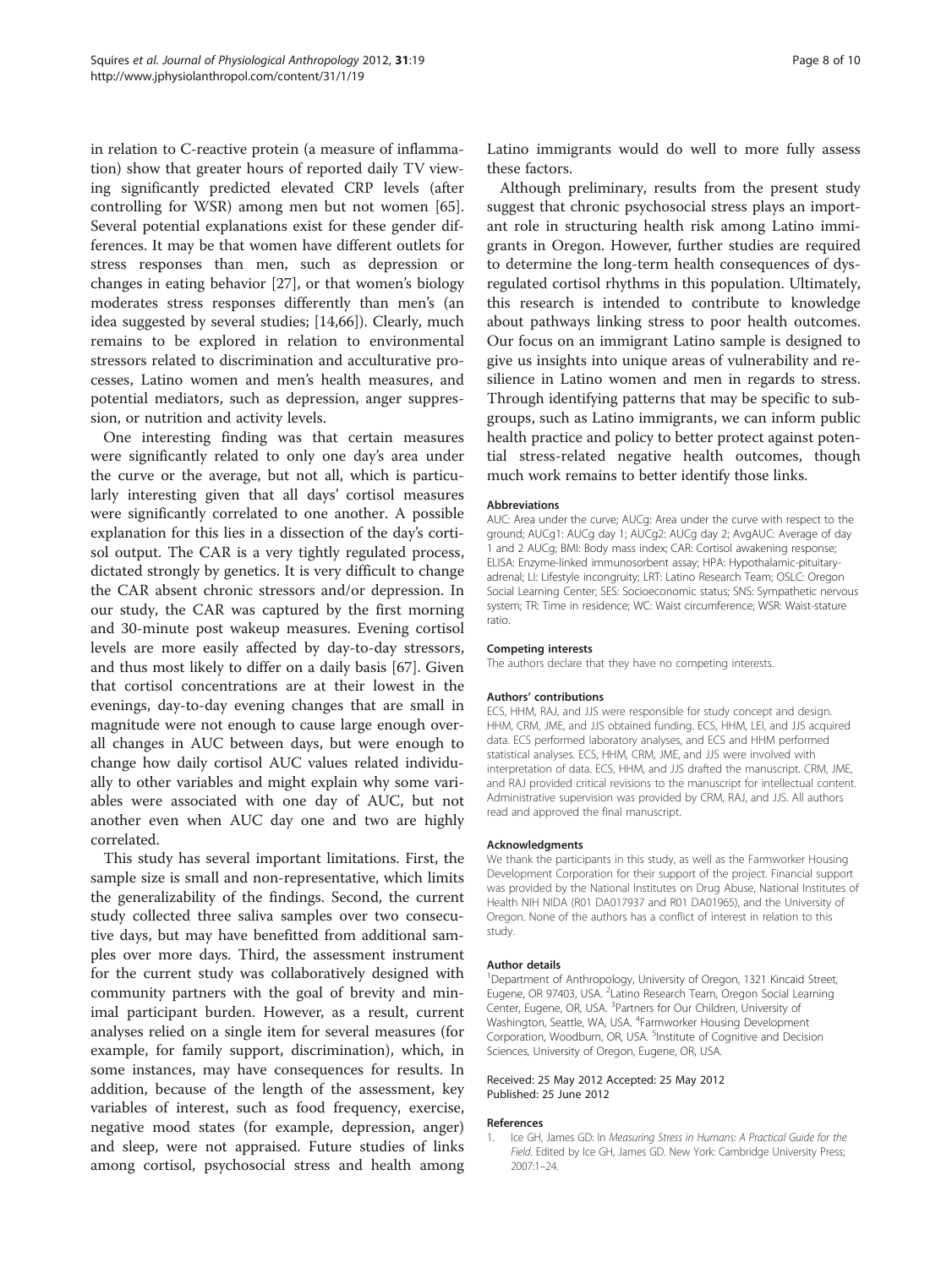- <span id="page-8-0"></span>2. Flinn MV: In Evolutionary Medicine and Health: New Perspectives. Edited by Trevathan W, Smith EO, McKenna JJ. Oxford, UK: Oxford University Press; 2008:242–258.
- 3. McDade TW: Lifestyle incongruity, social integration, and immune function in Samoan adolescents. Soc Sci Med 2001, 53:1351–1362.
- 4. McDade TW, Hawkley LC, Cacioppo JT: Psychosocial and behavioral predictors of inflammations in middle-aged and older adults: the Chicago Health, Aging, and Social Relations Study. Psychosom Med 2006, 68:376–381.
- Nieuwenhuizen AG, Rutters F: The hypothalamic-pituitary-adrenal-axis in the regulation of energy balance. Physiol Behav 2008, 94:169–177.
- 6. Woiciechowsky C, Schoning B, Lanksch WR, Volk HD, Docke WD: Mechanisms of brain-mediated systemic anti-inflammatory syndrome causing immunodepression. J Molec Med 1999, 77:769–780.
- 7. Kudielka BM, Hellhammer DH, Wust S: Why do we respond so differently? Reviewing determinants of human salivary cortisol responses to challenge. Psychoneuroendocrinology 2009, 34:2–18.
- 8. Pollard TM, Ice GH: Measuring hormonal variation in the hypothalamic pituitary adrenal axis. In Measuring Stress in Humans. Edited by Ice GH, James GD. Cambridge, UK: Cambridge University Press; 2007:122–157.
- 9. Sapolsky RM, Romero LM, Munck AU: How do glucocorticoids influence stress responses? integrating permissive, suppressive, stimulatory, and preparative actions. Endocr Rev 2000, 21:55–89.
- 10. McEwen BS, Wingfield J: The concept of allostasis in biology and biomedicine. Horm Behav 2003, 43:2-15.
- 11. Rosmond R: Stress induced disturbances of the HPA axis: a pathway to type 2 diabetes? Med Sci Monitor 2003, 9:RA35–RA39.
- 12. Kiecolt-Glaser JK, Marucha PT, Malarkey WB, Mercado AM, Glaser R: Slowing of wound healing by psychological stress. Lancet 1995, 346:1194–1196.
- 13. Pacák K, Palkovits M: Stressor specificity of central neuroendocrine responses: implications for stress-related disorders. Endocr Rev 2001, 22:502–548.
- 14. Panter-Brick C, Eggerman M, Mojadidi A, McDade TW: Social stressors, mental health, and physiological stress in an urban elite of young Afghans in Kabul. Am J Hum Biol 2008, 20:627–641.
- 15. Dressler WW, Oths KS, Gravlee CC: Race and ethnicity in public health research: models to explain health disparities. Annu Rev Anthropol 2005,  $34.731 - 252$
- 16. Institute of Medicine (IOM): Unequal Treatment: Confronting Racial and Ethnic Disparities in Health Care. Washington, DC: National Academy Press; 2002.
- 17. Landrine H, Klonoff EA, Corral I, Fernandez S, Roesch S: Conceptualizing and measuring ethnic discrimination in health research. J Behav Med 2006, 29:79–94.
- 18. Williams DR, Neighbors HW, Jackson JS: Racial/ethnic discrimination and health: findings from community studies. Am J Publ Health 2003, 98(9 Suppl):S29–S37.
- 19. United States (U.S.) Census: 2010 Census Bureau Redistricting Data. State-by-State data released in 2011. 2011. Available at [http://www.census.gov.](http://www.census.gov)
- 20. Pew Hispanic Center: Statistical Portrait of Hispanics in the United States, 2009. Washington, DC: Pew Hispanic Center; 2011. Available at: [http://](http://pewhispanic.org/factsheets/factsheet.php?FactsheetID=70) [pewhispanic.org/factsheets/factsheet.php?FactsheetID=70.](http://pewhispanic.org/factsheets/factsheet.php?FactsheetID=70)
- 21. McEwen BS: The neurobiology of stress: from serendipity to clinical relevance. Brain Res 2000, 886:172–189.
- 22. Berry JW: Acculturation and health: theory and research. In Cultural Clinical Psychology: Theory, Research, and Practice. Edited by Kazarian SS, Evans DR. New York: Oxford: University Press; 1998:39–57.
- 23. Lara M, Gamboa C, Kahramanian MI, Morales LS, Hayes Bautista DE: Acculturation and Latino health in the United Status: a review of the literature and its sociopolitical context. Annu Rev Publ Health 2005, 26:367–397.
- 24. Stuber J, Meyer I, Link B: Stigma, prejudice, discrimination and health. Soc Sci Med 2008, 67:351–357.
- 25. Vega WA, Gil AG: A model for explaining drug use behavior among Hispanic adolescents. Drugs Soc 1999, 14:57–74.
- 26. Marmot M: The Status Syndrome: How Social Standing Affects Our Health and Longevity. New York: Times Books; 2004.
- 27. Flores E, Tschann JM, Dimas JM, Bachen EA, Pasch LA, de Groat CL: Perceived discrimination, perceived stress, and mental and physical health among Mexican-origin adults. Hispanic J Behav Sci 2008, 30:401-424.
- 28. Dressler WW, Bindon JR: Social status, social context, and arterial blood pressure. Am J Phys Anthropol 1998, 102:55–66.
- 29. Dressler WW: Modeling biocultural interactions: examples from studies of stress and cardiovascular disease. Yrbk Phys Anthropol 1995, 38:27–56.
- 30. Sorensen MV, Snodgrass JJ, Leonard WR, McDade TW, Tarskaya LA, Ivanov KI, Krivoshapkin VG, Alekseev VP: Lifestyle incongruity, stress and immune function in indigenous Siberians: the health impacts of rapid social and economic change. Am J Phys Anthropol 2009, 138:62–69.
- 31. Bindon JR, Knight A, Dressler WW, Crews DE: Social context and psychosocial influences on blood pressure among American Samoans. Am J Phys Anthropol 1997, 103:7-18.
- 32. Bitton A, McGarvey ST, Viali S: Anger expression and lifestyle incongruity interactions on blood pressure in Samoan adults. Am J Hum Biol 2006, 18:369–376.
- 33. Chin-Hong PV, McGarvey ST: Lifestyle incongruity and adult blood pressure in Western Samoa. Psychosom Med 1996, 58:131–137.
- 34. Dressler WW: Modernization, stress, and blood pressure: new directions in research. Hum Biol 1999, 71:583–605.
- 35. Soloway LE, Demerath EW, Ochs N, James GD, Little MA, Bindon JR, Garruto RM: Blood pressure and lifestyle on Saba, Netherlands Antilles. Am J Hum Biol 2009, 21:319–325.
- 36. Cacioppo JT, Patrick W: Human Nature and the Need for Social Connection. New York: W.W. Norton; 2008.
- 37. Steffen PR, Smith TB, Larson M, Butler L: Acculturation to Western society as a risk factor for high blood pressure: a meta-analytic review. Psychosom Med 2006, 68:386–397.
- 38. DeSantis A, Adam E, Doane L, Mineka S, Zinbarg R, Craske M: Racial/ethnic differences in cortisol diurnal rhythms in a community sample of adolescents. J Adolescent Health 2007, 41:3–13.
- 39. Kaestner R, Pearson JA, Keene D, Geronimus AT: Stress, allostatic load, and health of Mexican immigrants. Soc Sci Quart 2009, 90:1089-1111.
- 40. Kirschbaum C, Hellhammer DH: Salivary cortisol. In Encyclopedia of Stress Vol. 3. Edited by Fink G. San Diego: Academic; 2000:379–384.
- 41. Oregon Center for Public Policy: Undocumented Workers are Taxpayers, Too. Silverton, OR: Oregon Center for Public Policy; 2007.
- 42. Stephen L: Transborder Lives: Indigenous Oaxacans in Mexico, California, and Oregon. Durham, NC: Duke University Press; 2007.
- 43. Harachi TW, Catalano RF, Hawkins JD: Effective recruitment for parenting programs within ethnic minority communities. Child Adoles Social Work J 1997, 14:23–39.
- 44. Vythilingam M, Gill JM, Luckenbaugh DA, Gold PW, Collin C, Bonne O, Plumb K, Polignano E, West K, Charney D: Low early morning plasma cortisol in posttraumatic stress disorder is associated with co-morbid depression but not with enhanced glucocorticoid feedback inhibition. Psychoneuroendocrinol 2010, 35:442–450.
- 45. Martinez CR Jr, McClure HH, Eddy JM, Ruth B, Hyers M: Recruitment and retention of Latino immigrant parents in prevention research. Prev Sci 2012, 13:15–26.
- 46. Martinez CR, McClure HH, Eddy JM: Language brokering contexts and behavioral and emotional adjustment among Latino parents and adolescent. J Early Adolescence 2009, 29:71-98.
- 47. Lohman TG, Roche AF, Martorell R: Anthropometric Standardization Reference Manual. Champaign: Human Kinetics Books; 1988.
- 48. Adam EK, Kumari M: Assessing salivary cortisol in large-scale, epidemiological research. Psychoneuroendocrino 2009, 34:1423–1436. 49. Roosa MW, Liu FF, Torres M, Gonzales NA, Knight GP, Saenz D:
- Sampling and recruitment in studies of cultural influences on adjustment: a case study with Mexican Americans. J Fam Psychol 2008, 22:293–302.
- 50. Mahler SJ: American Dreaming: Immigrant Life on the Margins. New Jersey: Princeton University Press; 1995.
- 51. Preussner JC, Kirschbaum C, Menlschmid G, Hellhammer DH: Two formulas for computation of the area under the curve represent measures of total hormone concentration versus time-dependent change. Psychoneuroendocrinology 2003, 28:916–931.
- 52. Bjorntorp P: Do stress reactions cause abdominal obesity and comorbidities? Obes Rev 2001, 2:73–86.
- 53. Alderete E, Vega WA, Kolody B, Aguilar-Gaxiola S: Lifetime prevalence of and risk factors for psychiatric disorders among Mexican migrant farmworkers in California. Am J Public Health 2000, 90:608-614.